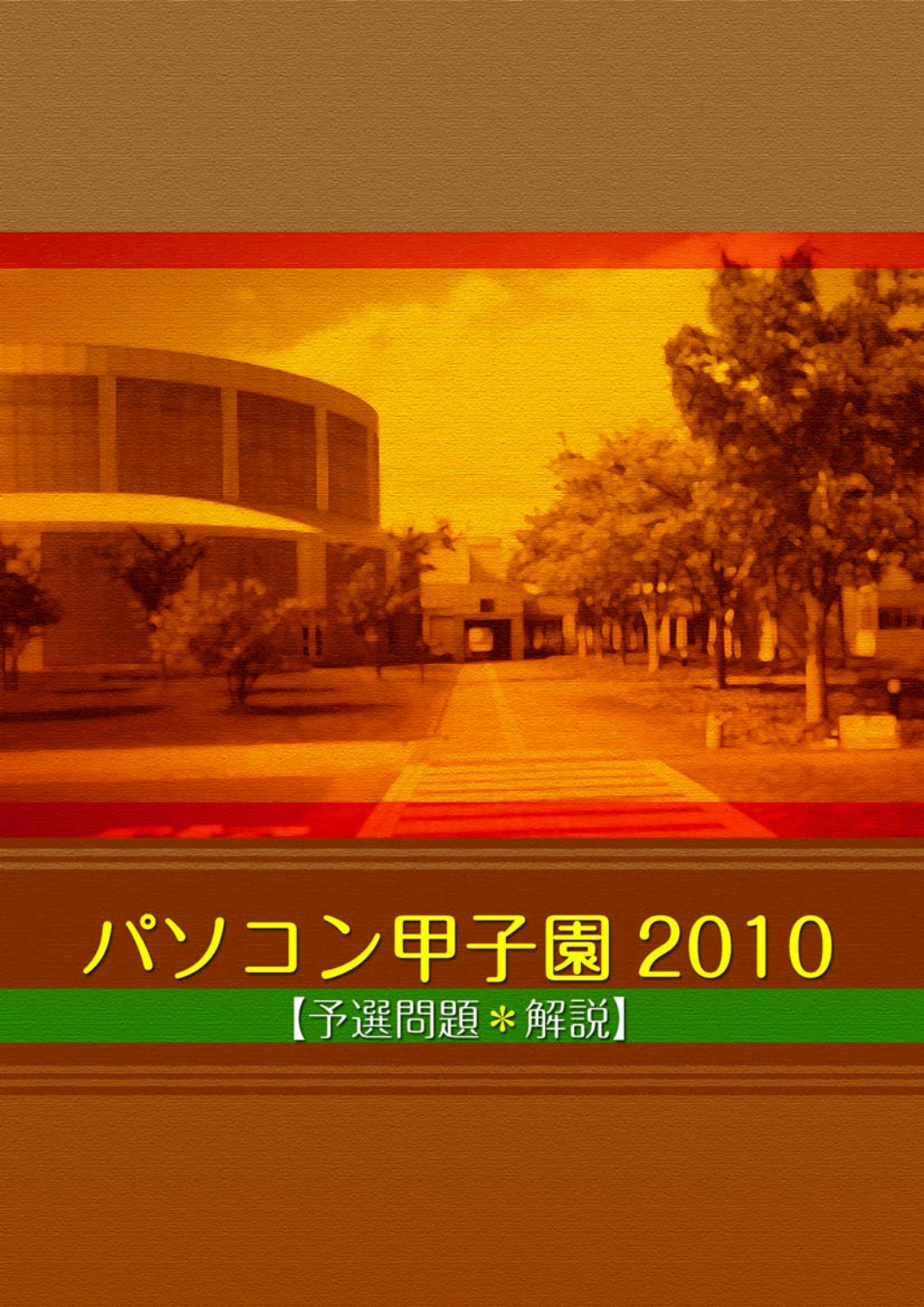# 問題 01 水道料金を節約しよう

### 問題のポイント

問題文で述べられた仕様を理解し、その通りに動作するプログラムを記述できるかを問う 問題です。変数、入出力、四則演算に加え、条件分岐や繰り返し処理についての知識が必 要です。

### 問題の解き方

いくつかのアルゴリズムが考えられますが、 w が 100 以下と小さい値なので、水量を 1m3 ずつ増やして料金を加算していく簡単なアルゴリズムでも大丈夫です。具体的には、使用 水量 w を引数として水道料金を計算する関数 getCost() を作ります。getCost() では cost を基本料金である 1150 に初期化し、累計水量が 11 から w m3 について 1m3 あたり の料金を cost に加算していきます。加算する料金はそのときの累計水量 i によって 120, 140, あるいは 160 と変化させます。

main 関数ではデータセットの処理を行うループの中で w を読み込み、4280 - getCost(w) を出力します。

### 講評 あいしょう こうしょう しょうしょう アイディング しょうしょう

提出数 : 688、正解数 304

提出数も多く、不正解の理由も多岐に渡りましたが、入力のミス、出力形式のエラー(必 要の無い改行や空白を出力している等)、単一のデータセットしか処理できていない等、問 題の内容に関連するものではなく、問題を解く際の基本的な事項に関するミスが多く見ら れました。これらの理由で不正解になってしまうのはもったいないので、自分の環境で実 行し確認してから提出しましょう。

また、問題特有の間違いとしては、10 の剰余算を取ることで各段階の水の量を計算して いるプログラムが、10、20、30 の 10 で割り切れてしまうケースで撃墜されているプログ ラムも多く見られました。

### 解答例**(C++)**

#include<iostream> using namespace std;

```
int getCost(int w){
   int cost = 1150; // 第1段階
   for (int i = 11; i <= w; i++ ) {
       if ( i <= 20 ) cost += 125; // 第2段階
      else if ( 30 < i ) cost += 160; // 第4段階<br>else cost += 140; // 第3段階
      else cost += 140;
 }
```
return cost;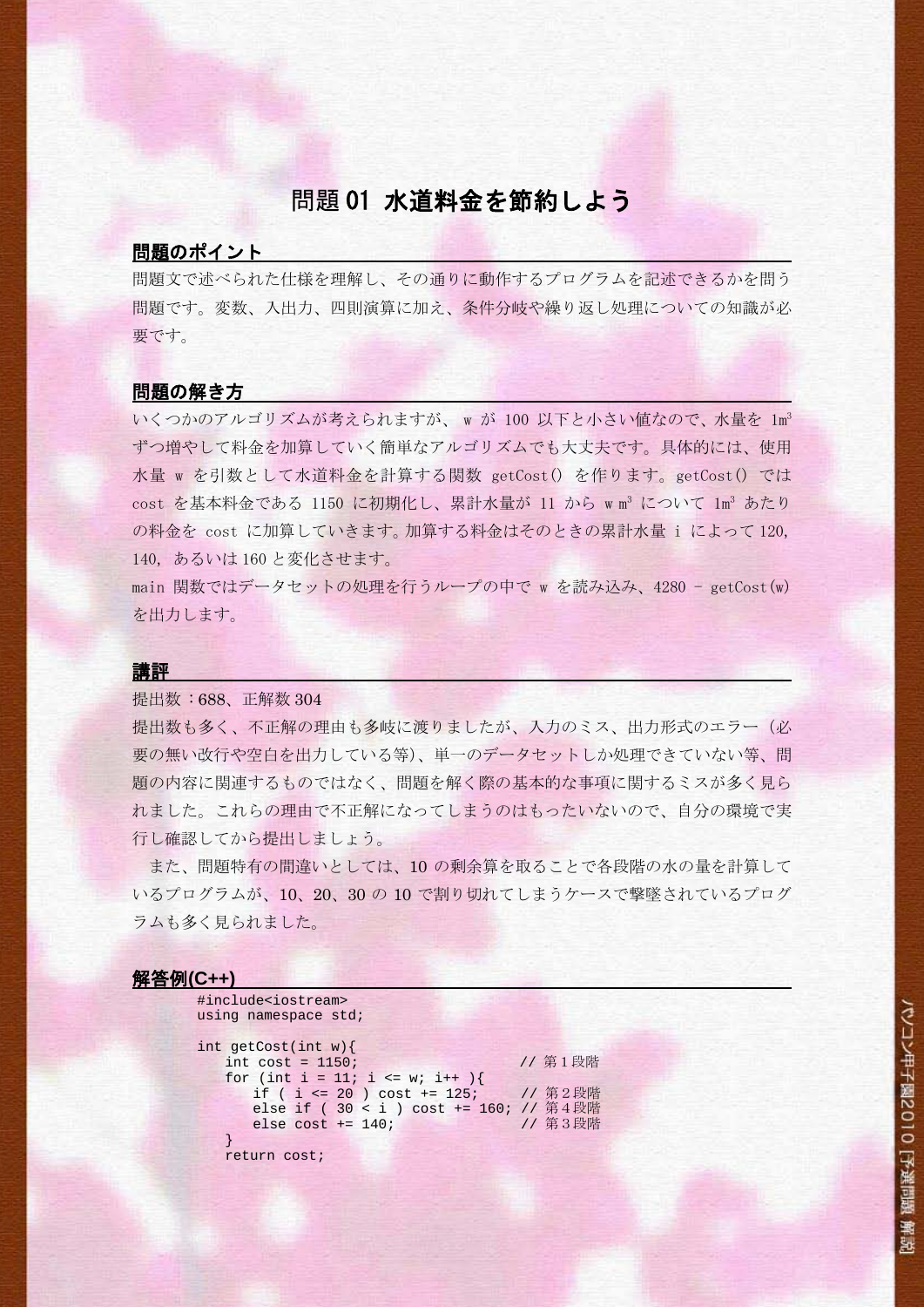```
int main(){
    for( int w; cin >> w && w >= 0; ) {
       \text{cut} \leq 4280 - \text{getCost}(w) \leq \text{endl}; }
     return 0;
}
```
### 解答例**(Java)**

}

}

}

```
import java.util.Scanner;
public class P01{
```

```
public P01(){
    Scanner scan = new Scanner(System.in)
    for(int w; scan.hasNextInt() && w >= 0;){
      System.out.println( 4280 - \text{qetCost}(w) );
    }
```

```
public int getCost(int w){
    int cost = 1150; // 第1段階
    for (int i = 11; i <= w; i++ ){
       if ( i <= 20 ) cost += 125; // 第2段階
       else if ( 30 < i ) cost += 160; // 第4段階 <br>else cost += 140; <br>// 第3段階
       else cost += 140;
    }
    return cost;
```

```
public static void main(String[] args){
  P01 p01 = new P01() }
```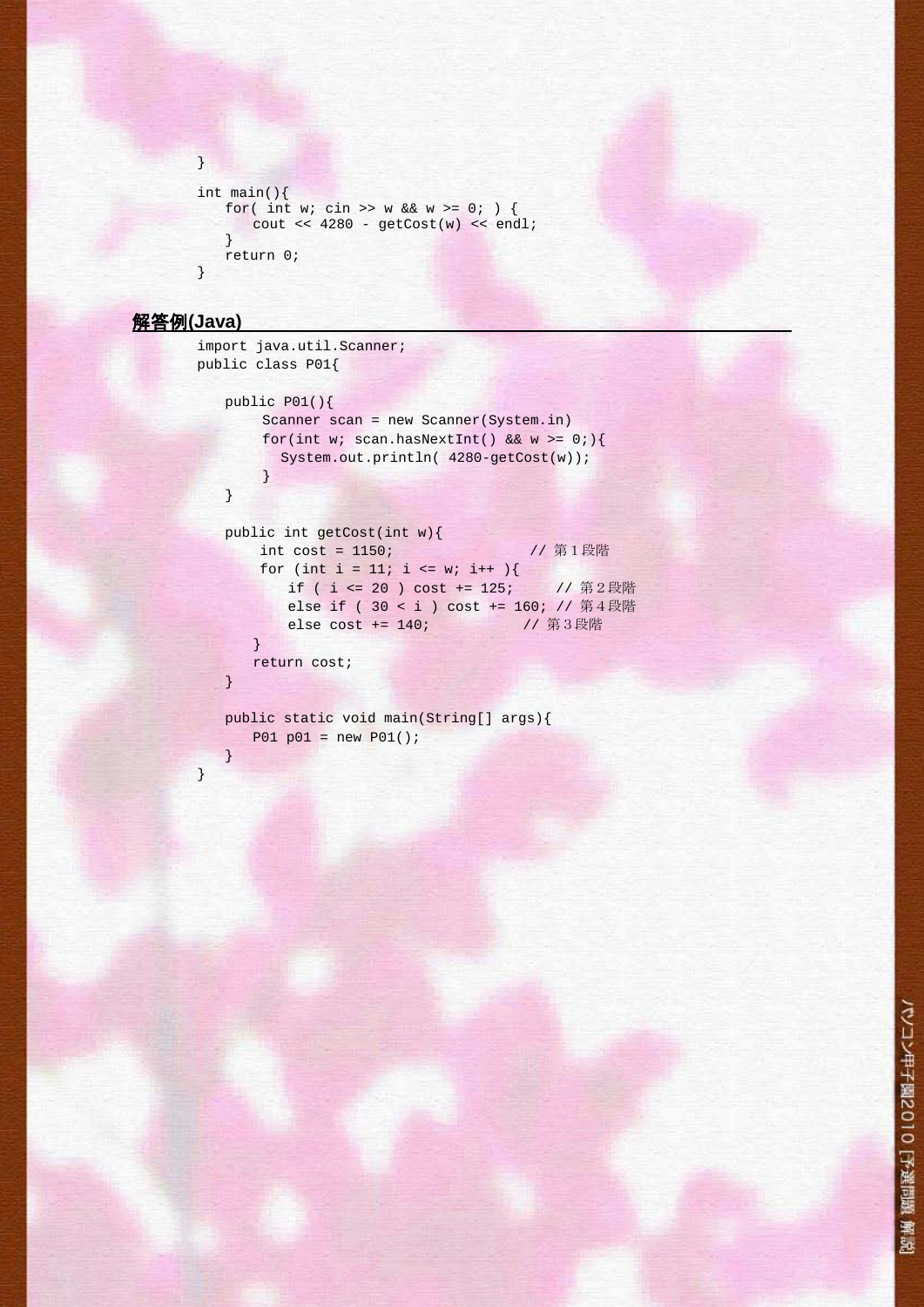$\max$ v,  $\max$  $maxv -1$  p, d1, d2  $d1 + d2$  maxv  $maxv$  d1 + d2  $maxp$  p raxp maxp maxv enterprise maxv enterprise  $\sim$ 

講評

 $: 542 : 179$ 

## 解答例**(C++)**

```
#include<iostream>
using namespace std;
int main(){
    int n, p, maxp, maxv, d1, d2;
   while( \operatorname{cin} >> n && n ){
       maxv = -1;for ( int i = 0; i < n; i++ ){
         cin >> p >> d1 >> d2;
         if ( maxv < d1 + d2 ) {
            maxp = pimaxv = d1 + d2;
          }
        }
       cout << maxp << " " << maxv << endl;
    }
    return 0;
}
```
解答例**(Java)**

import java.util.Scanner;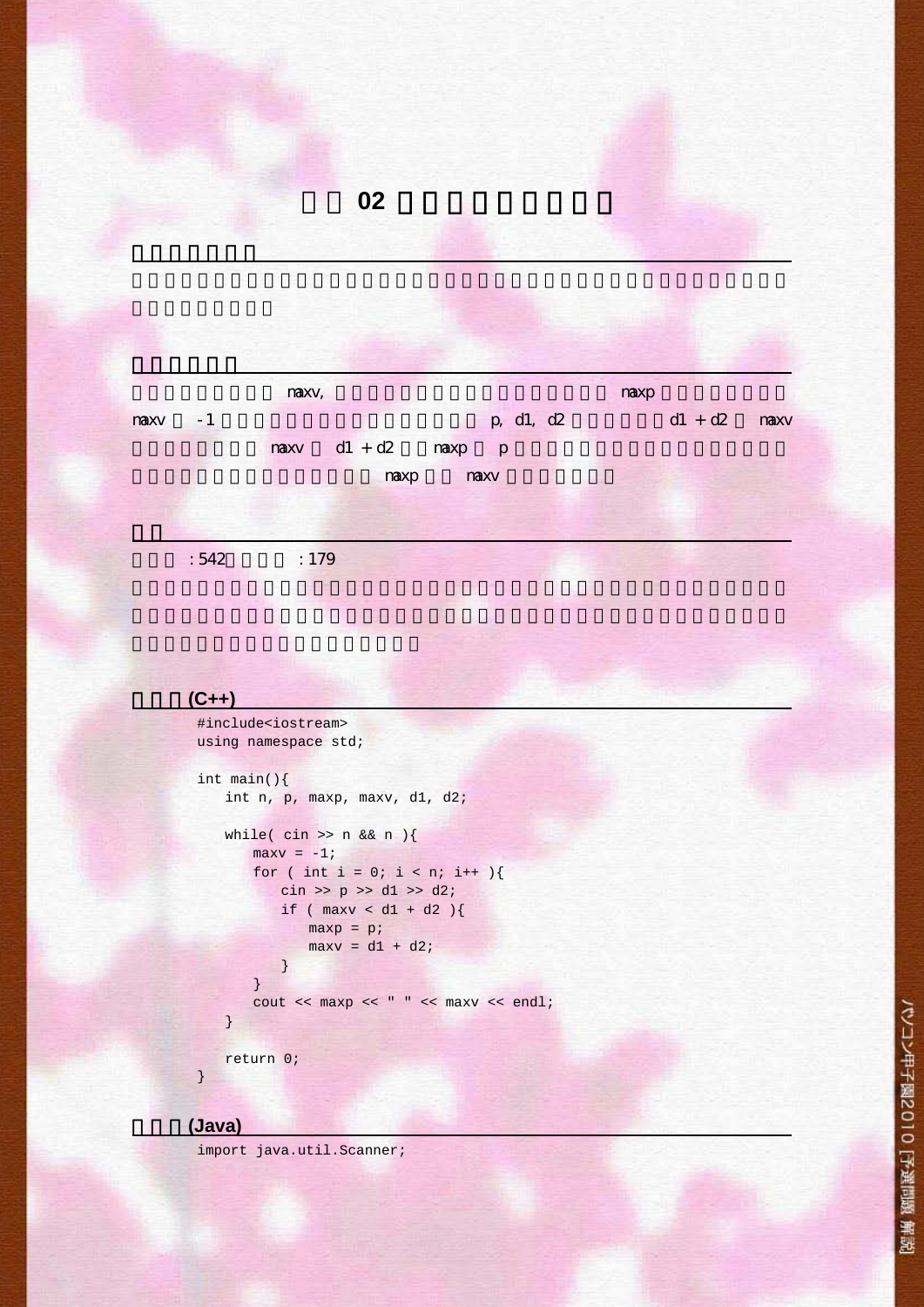```
public class P02 {
   private int n, p, maxp, maxv, d1, d2;
   public P02(){
      Scanner scan = new Scanner(System.in);
      while(true){
           n = scan.nextInt();
           if(n == 0) break;maxv = -1;
           for(int i = 0 ; i < n ; i++){
              p = scan.nextInt();
               d1 = scan.nextInt();
               d2 = scan.nextInt();
               if(maxv < d1+d2)maxp = pimaxv = d1 + d2;
               }
           }
           System.out.println(maxp+" "+maxv);
       }
```
public static void main(String[] args){ new P02();

}

}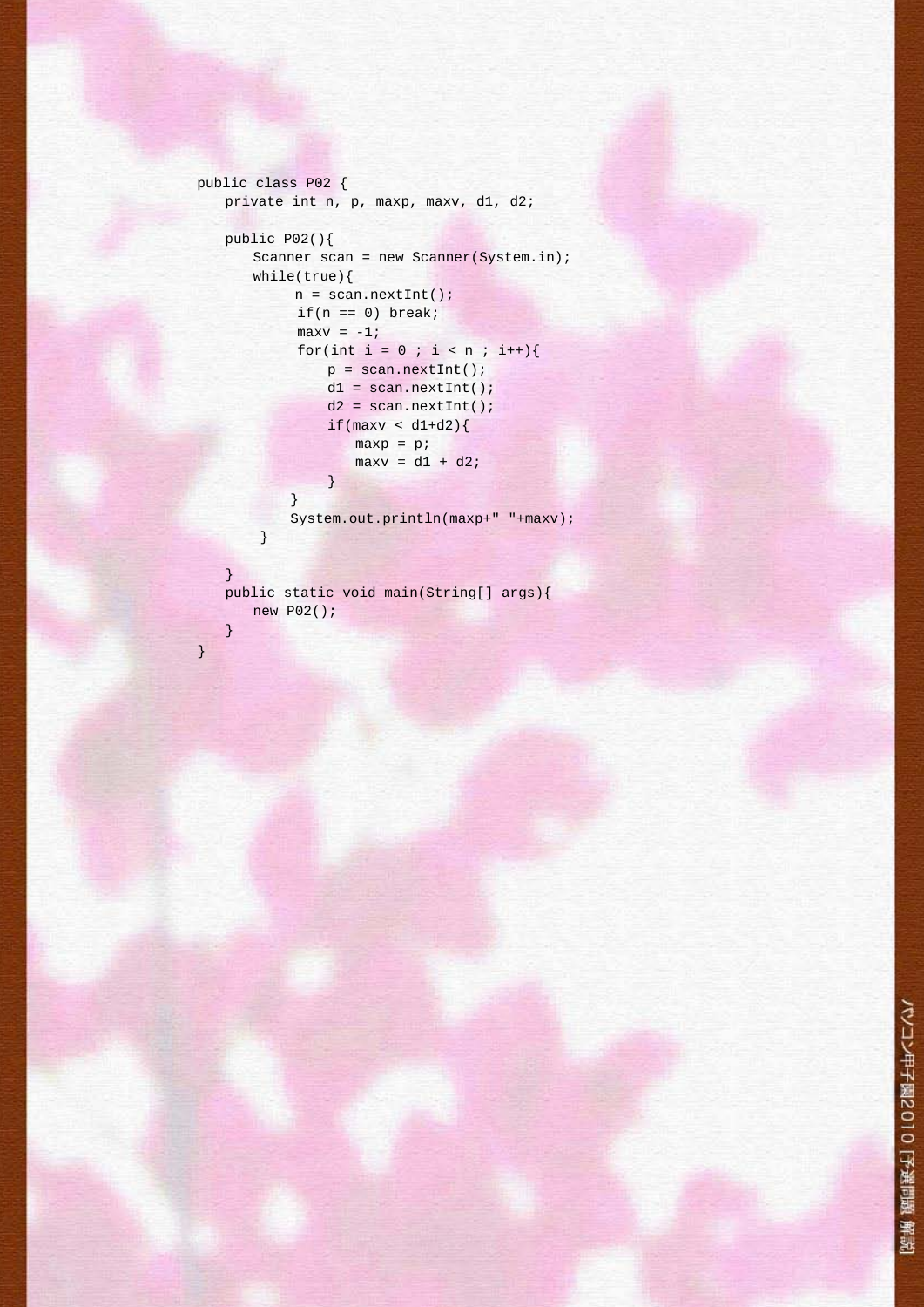

| m, e, j              |      | getClass() |
|----------------------|------|------------|
| getClass             | if   |            |
|                      | main | pm, pe, pj |
| getClass(pm, pe, pj) |      |            |
|                      |      |            |
| : 240<br>:459        |      |            |
| 02<br>01             |      |            |

### 解答例**(C++)**

```
#include<iostream>
      using namespace std;
      char getClass(int m, int e, int j){
         if ( m == 100 || e = = 100 || j = = 100 ||
             (m + e)/2 >= 90 || (m + e + j)/3 >= 80 ) return 'A';
         if ((m + e + j)/3 > = 70(m + e + j)/3 >= 50 & m >= 80 || e >= 80 ) return 'B';
          return 'C';
      }
      int main(){
          int n, pm, pe, pj;
         while( \operatorname{cin} >> n && n ){
             for ( int i = 0; i < n; i++ ) {
                cin >> pm >> pe >> pj;
                cout << getClass(pm, pe, pj) << endl;
              }
          }
          return 0;
      }
解答例(Java)
```
import java.util.Scanner;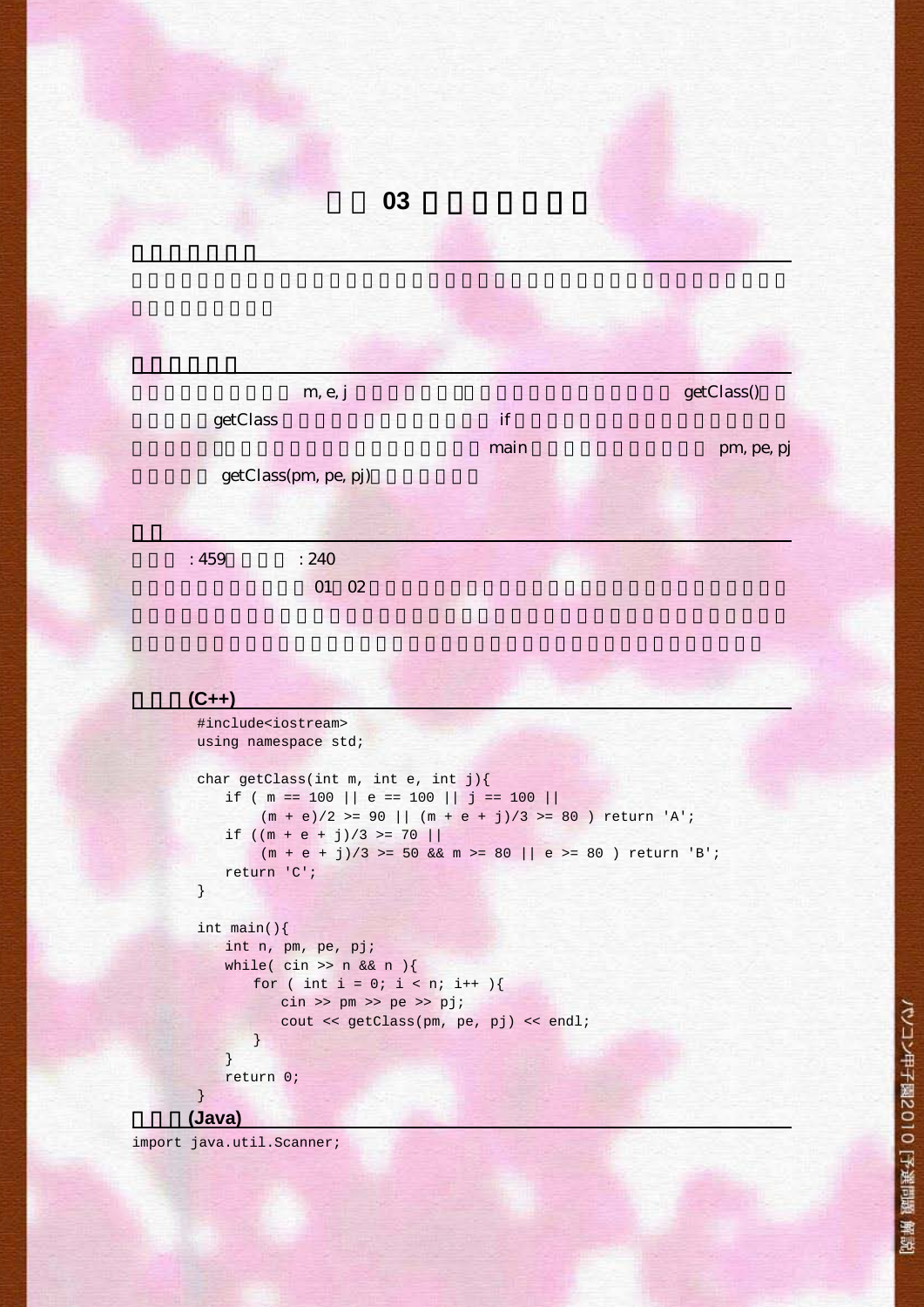```
public class P03 {
   private static int n, pm, pe, pj;
```
}

}

```
public P03() {
   Scanner scan = new Scanner(System.in);
```

```
while (true) {
   n = scan.nextInt();
   if (n == 0)break;
   for (int i = 0; i < n; i++) {
     pm = scan.nextInt();
      pe = scan.nextInt();
     pj = scan.nextInt();
      System.out.println(getClass(pm, pe, pj));
   }
```

```
char getClass(int m, int e, int j) {
   if (m == 100 || e == 100 || j == 100 || (m + e) / 2 >= 90| (m + e + j) / 3 >= 80)
      return 'A';
   if ((m + e + j) / 3 \ge 70 || (m + e + j) / 3 \ge 50 & m \ge 80|| e >= 80)
      return 'B';
   return 'C';
```

```
public static void main(String[] args) {
   new P03();
}
```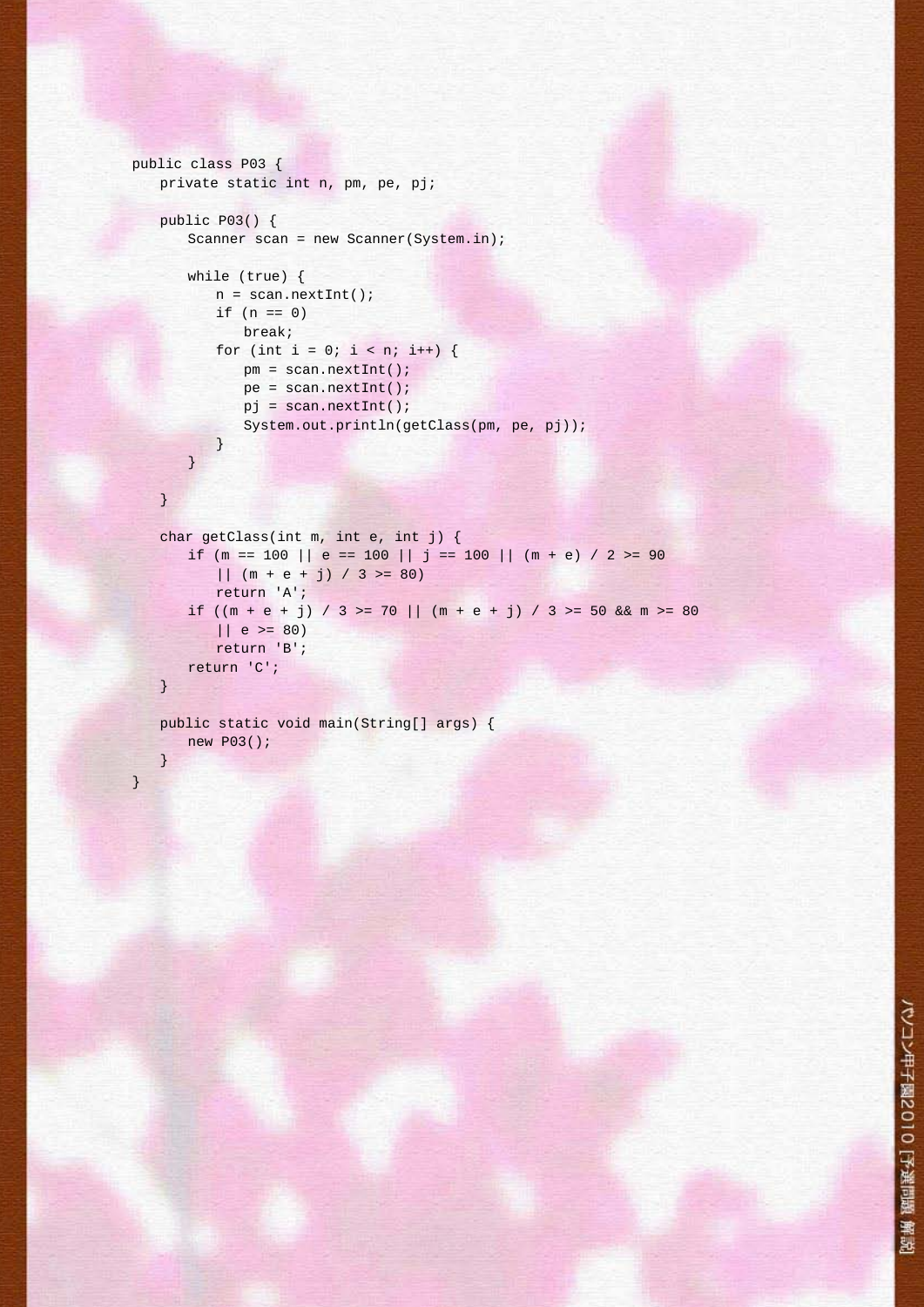

問題 **04** 人気のアイスクリーム店

 $: 294$   $: 202$ 

01 03  $\blacksquare$ 

解答例**(C++)**

#include<iostream> using namespace std;

```
int main(){
    int n, T[10], x;
   while( cin \gg n \& n \gg n ){
      for ( int i = 0; i < 10; i++ ) T[i] = 0;
      for ( int i = 0; i < n; i++ ) { cin >> x; T[x]++; }
      for ( int i = 0; i < 10; i++ ) {
          if (T[i] == 0) cout << "-" << endl;
           else {
             for ( int j = 0; j < T[i]; j++ ) cout << "*";
              cout << endl;
}
       }
```
 } return 0;

### 解答例**(Java)**

}

import java.util.Scanner;

```
public class P04 {
   private static int n, x;
   private static int[] T;
   public P04(){
```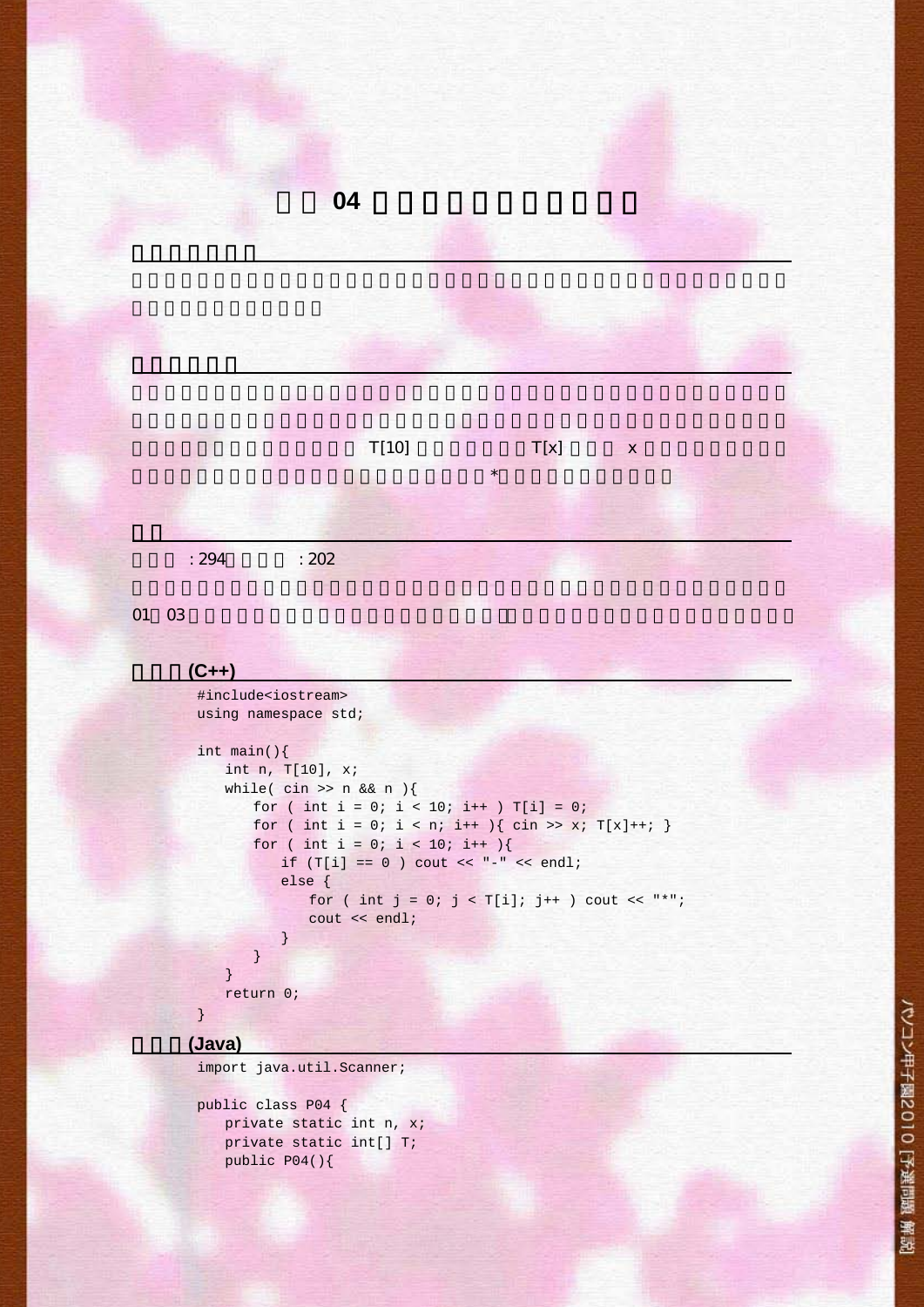```
Scanner scan = new Scanner(System.in);
T = new int[10];while (true) {
n = scan.nextInt();
   if (n == 0)break;
   for ( int i = 0; i < 10; i++ ) T[i] = 0;
   for ( int i = 0; i < n; i++ ) { x = scan.nextInt(); T[x]++; }
   for ( int i = 0; i < 10; i++ ) {
      if (T[i] == 0) System.out.println("-");
      else {
         for ( int j = 0; j < T[i]; j++ ) System.out.print("*");
          System.out.println();
      }
```
public static void main(String[] args) { new P04(); }

}

}

}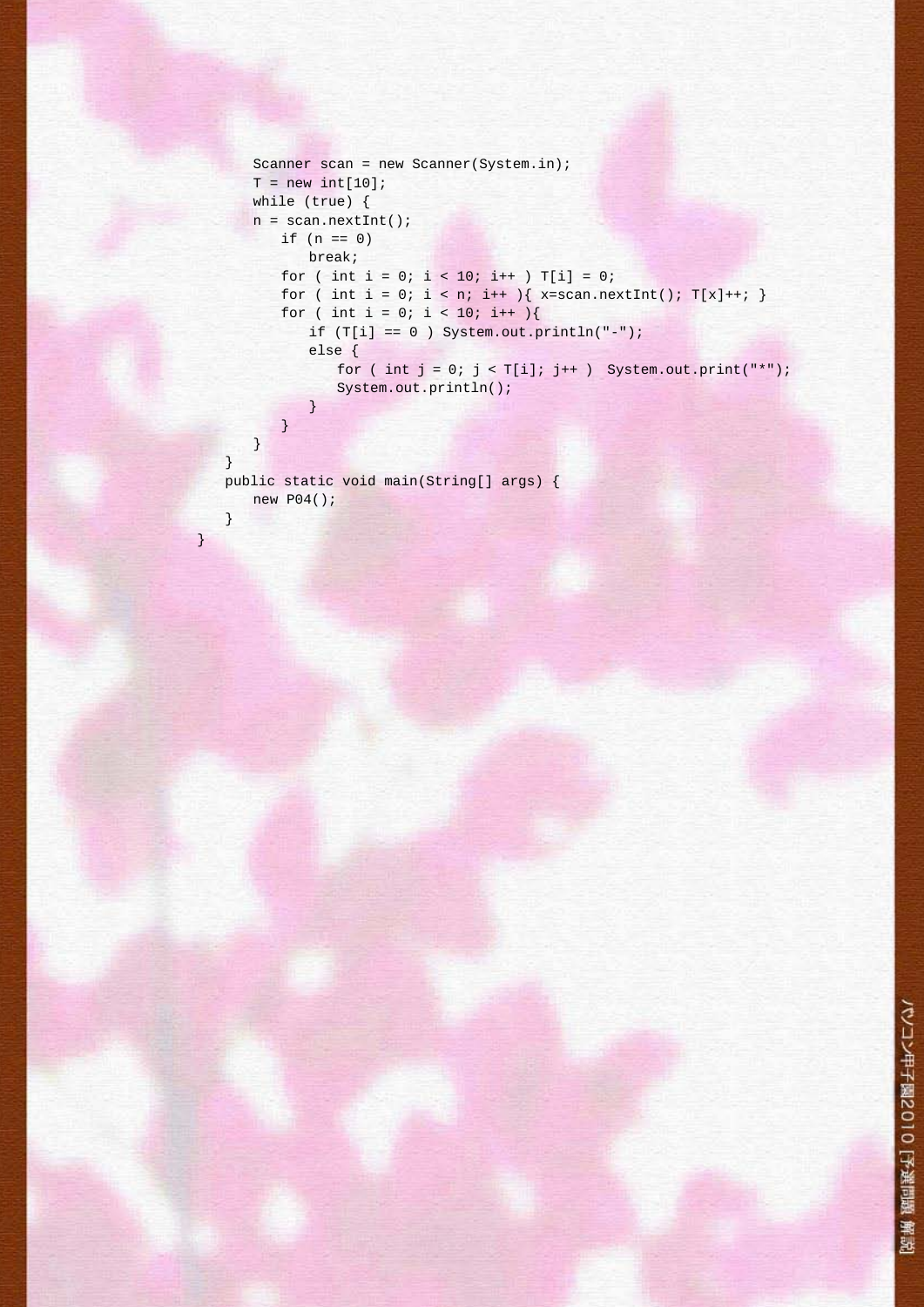

#### import java.util.Scanner; public class P05 { private double n; public P05(){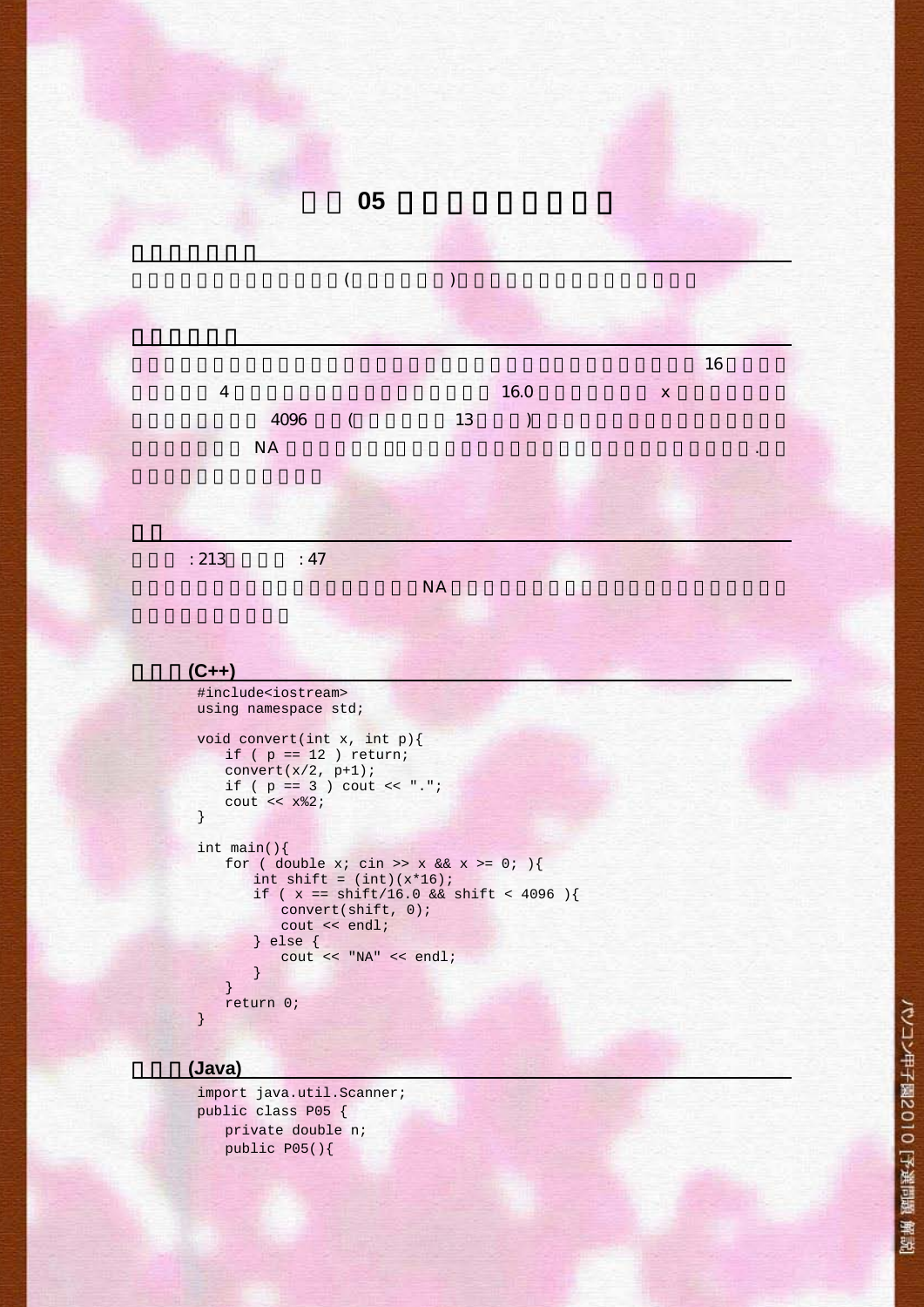```
Scanner scan = new Scanner(System.in);
while (true) {
   n = scan.nextDouble();
   if (n \leq 0)break;
   int shift = (int)(n*16);if ( n == shift/16.0 && shift < 4096 ){
      convert(shift, 0);
      System.out.println();
   } else {
      System.out.println("NA");
   }
```
void convert(int x, int p){ if ( $p == 12$ ) return; convert $(x/2, p+1)$ ; if ( $p == 3$ ) System.out.print("."); System.out.print(x%2); }

}

}

}

}

public static void main(String[] args) { new P05();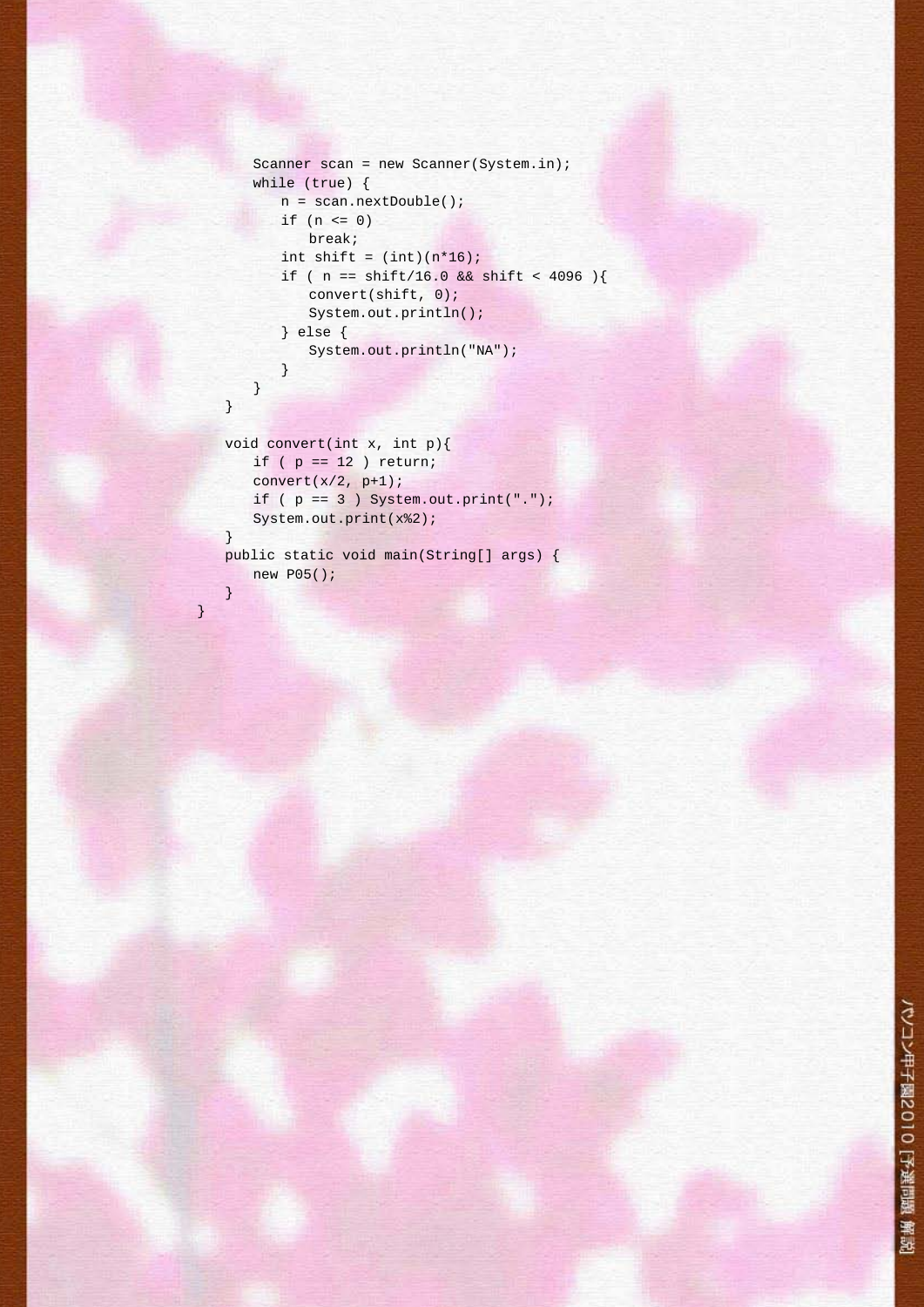## 問題 **06 FizzBuzz**

### 問題のポイント

簡単なシミュレーション(状況の再現)を行うプログラムが記述できるかを問う問題です。

### 問題の解き方

可変長の配列として扱える vector<int> を使って、残っているプレイヤーを管理しシミュ レーションを行います。まず、発言の順番 x と発言された言葉 y を引数にとり、発言が 正答かどうかを判定する関数 judge() を定義します。この関数では問題に定義されたよう に、3 で割り切れかつ 5 で割り切れる場合では発言が"FizzBuzz"であるか、3 で割り切れる 場合では発言が"Fizz"であるか、5 で割り切れる場合では発言が"Buzz"であるか、それ以外 では順番 x が y に等しいかどうかを判定します。シミュレーション本体では、現在の発 言者をカーソル cur で示し、1つずつ発言 num を読み込み、発言が正答であれば cur を 1つ進め、そうでなければ cur の位置のプレイヤーを削除します。カーソルは残っている プレイヤーを循環するように cur = cur%P.size() とし、途中でプレイヤーが一人になった 場合は、読み込み処理を除いてシミュレーション処理を終了します。

### 講評 あいしょう こうしょう しょうしょう アイディング しょうしょう

提出数 : 181、正解数 : 16

不正解の解答では、出力の文字と文字の間の半角スペース数が正しくない(多すぎる場合 や足りない場合)、次のプレイヤーの選択ミスなどの間違いが見られました。

### 解答例**(C++)**

```
#include<iostream>
#include<string>
#include<vector>
using namespace std;
bool judge(int x, string y){
   if ( x \t3 = 0 & x \t3 = 0 ) return y == "FizzBuzz";
   if (x \text{ } 3 == 0) return y == "Fixz";if ( x \t3 5 == 0 ) return y == "Buzz"; if ( !isdigit(y[0]) ) return false;
   return x == \text{atoi}(y.c\_str());
}
int main(){
    int m, n;
    string num;
    while( cin >> m >> n && m ){
       vector<int> P;
       int cur = 0, w = -1;
       for ( int i = 1; i \le m; i++) P.push_back(i);
       for ( int i = 1; i <= n; i++ ){
```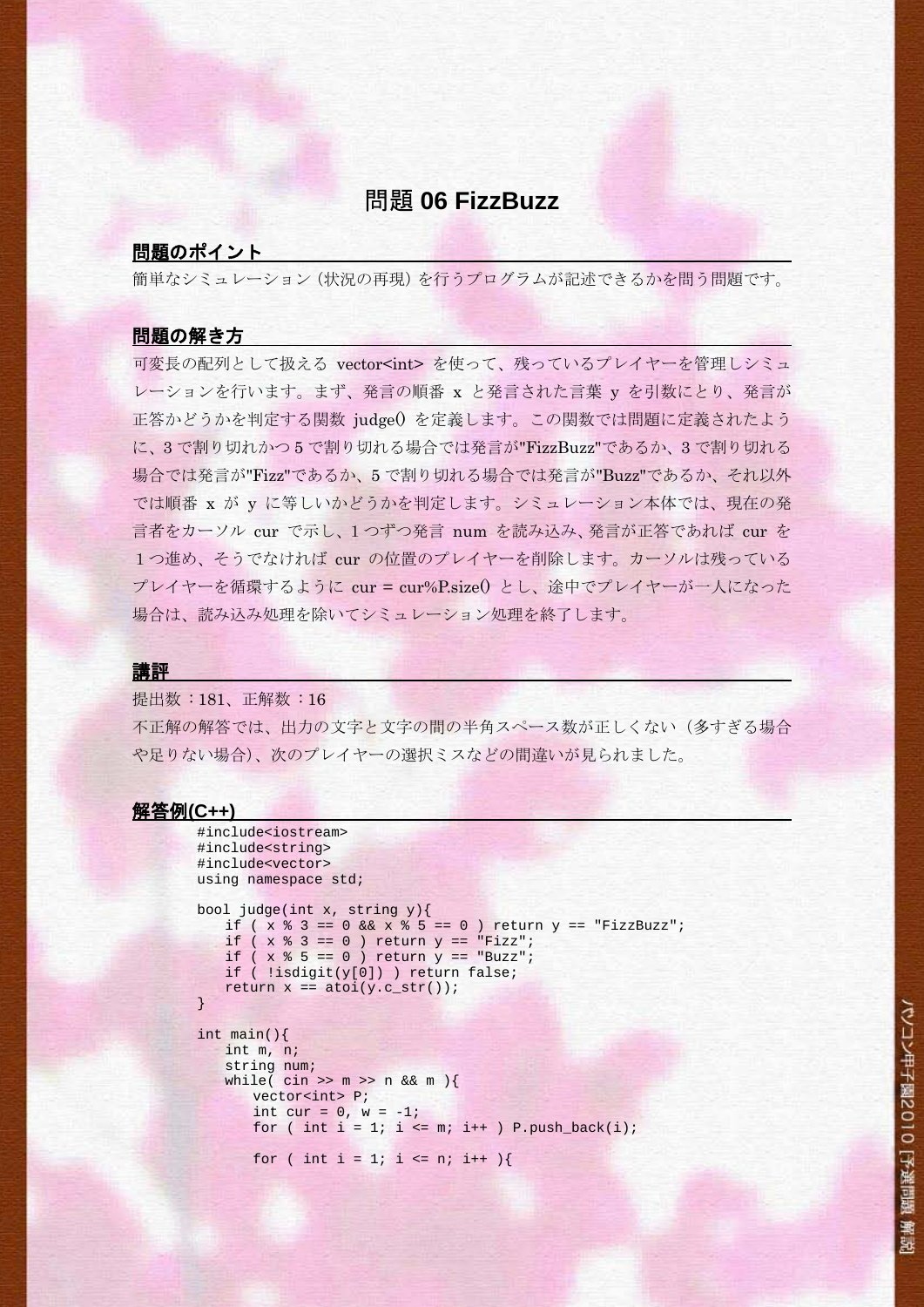```
\sin >> \text{num}if (w != -1) continue;
    if ( judge(i, num) ) cur++;<br>else P.erase(P.begin() + cur);
    cur = curP, size()if ( P.size() == 1 ) w = P[0];\}if (w := -1) cout << w \leq w donalized:
else {
    for ( int i = 0; i < P.size(); i++)
   \text{out} \le (\text{i})? " \text{...} \le \text{P[i]},<br>
\text{out} \le \text{end}\left\{ \right\}
```
 $\left\{ \right\}$ return 0;

 $\}$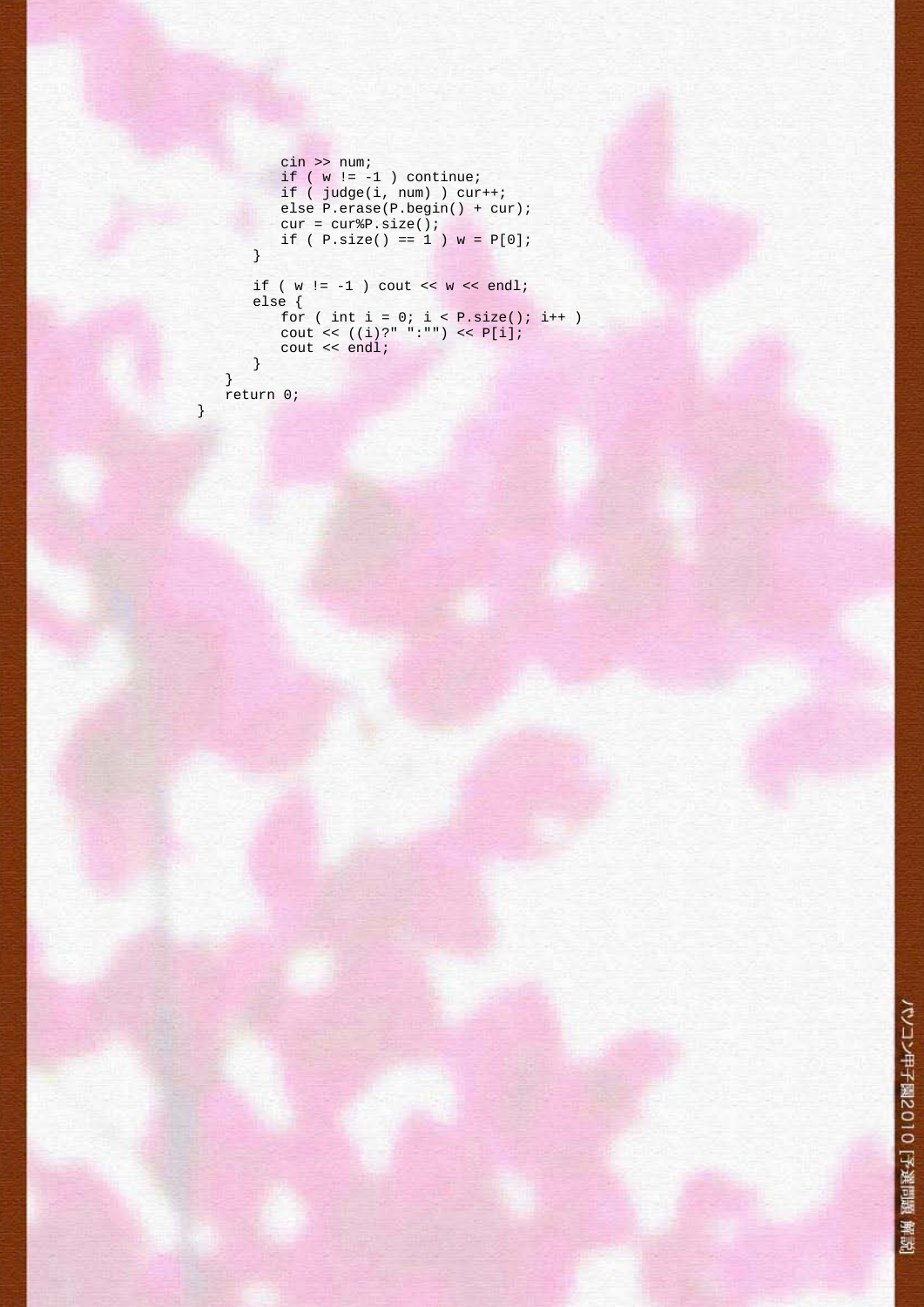

```
for ( int i = 0; i \le N; i++ ) P[i] = true;
   P[0] = P[1] = false;for ( int i = 2; i * i \le N; i + 1)
       if ( P[i] )
          for ( int j = 2; i * j \le N; j++ ) P[i * j] = false;
}
int getQuads(int n){
```

```
for ( int i = n; i \ge 13; i = -)
    if ( P[i] && P[i-2] && P[i-6] && P[i-8] ) return i;
```

```
int main(){
    eratos();
    int n;
   while( cin \gg n && n ) cout << getQuads(n) << endl;
   return 0;
}
```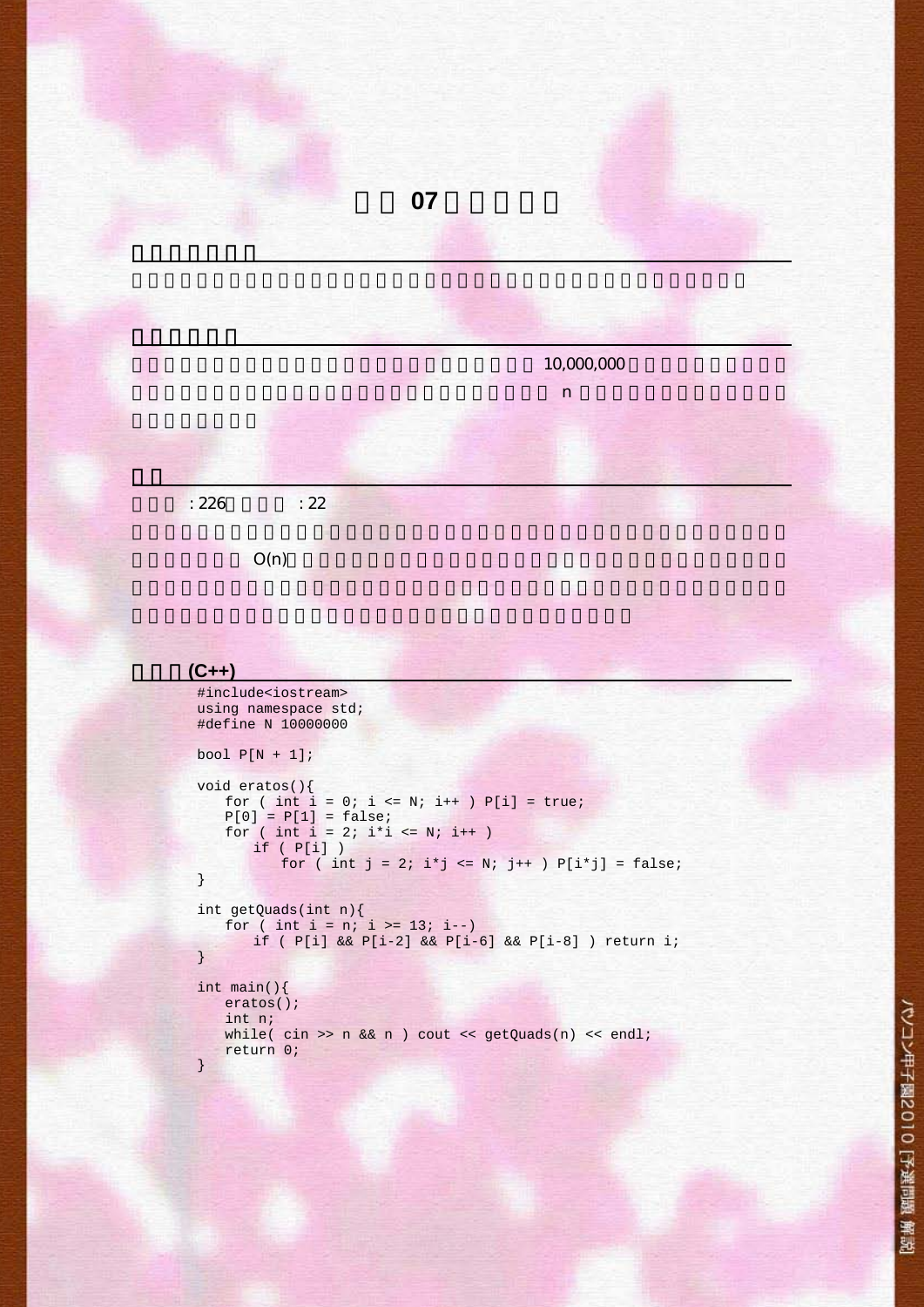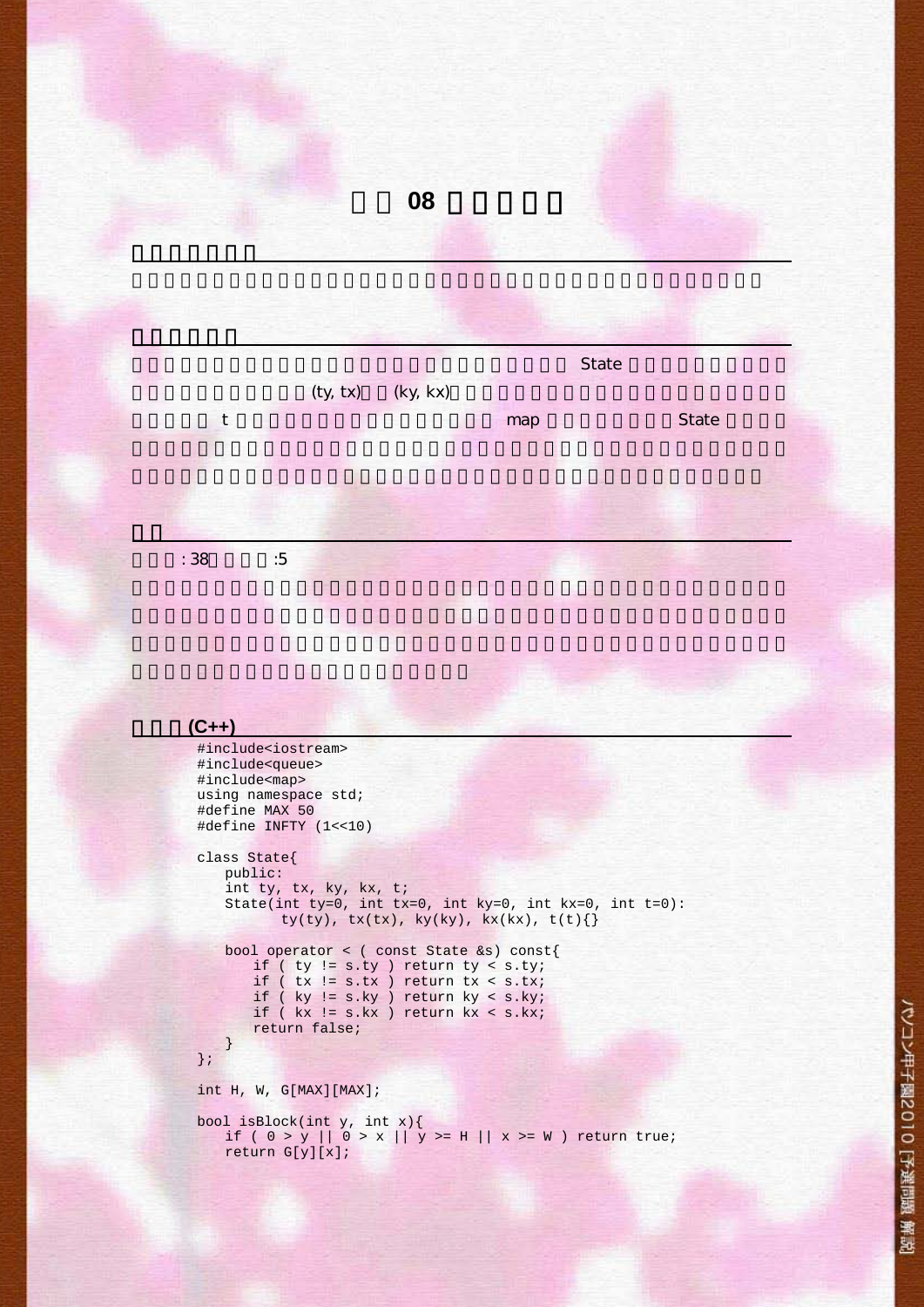```
int bfs(int ty, int tx, int ky, int kx){
    queue<State> Q;
    map<State, bool> V;
   State start = State(ty, tx, ky, kx, 0);
    V[start] = true;
    Q.push(start);
    State u, v;
   const int dy[4] = \{0, -1, 0, 1\};
   const int dx[4] = \{1, 0, -1, 0\};
    int nty, ntx, nky, nkx;
    while(!Q.empty()){
       u = Q.Front(); Q.pop();
       if ( u.txt = u.kx & u.ty = u.ky ) return ut;for ( int r = 0; r < 4; r++ ) {
         nty = u.ty + dy[r];ntx = u.txt + dx[r];nky = u.ky + dy[r] * (-1);nkx = u.kx + dx[r] * (-1);if ( isBlock(nty, ntx) ){ nty = u.ty; ntx = u.tx; }
          if ( isBlock(nky, nkx) ) { nky = u.ky; nkx = u.kx; }
           v = State(nty, ntx, nky, nkx);
           if ( !V[v] ){
              v.t = u.t + 1;V[v] = true; Q.push(v);
       \begin{matrix} \end{matrix}\overline{\phantom{a}} }
    return INFTY;
}
int main(){
 int tx, ty, kx, ky;
    while( cin >> W >> H && W ) {
        cin >> tx >> ty >> kx >> ky;
       for ( int i = 0; i < H; i++ )
       for ( int j = 0; j < W; j++ ) cin >> G[i][j];
      int t = bfs(ty-1, tx-1, ky-1, kx-1);if ( t == INTY ) cout << "NA" << endl;
       else cout << t << endl;
    }
    return 0;
```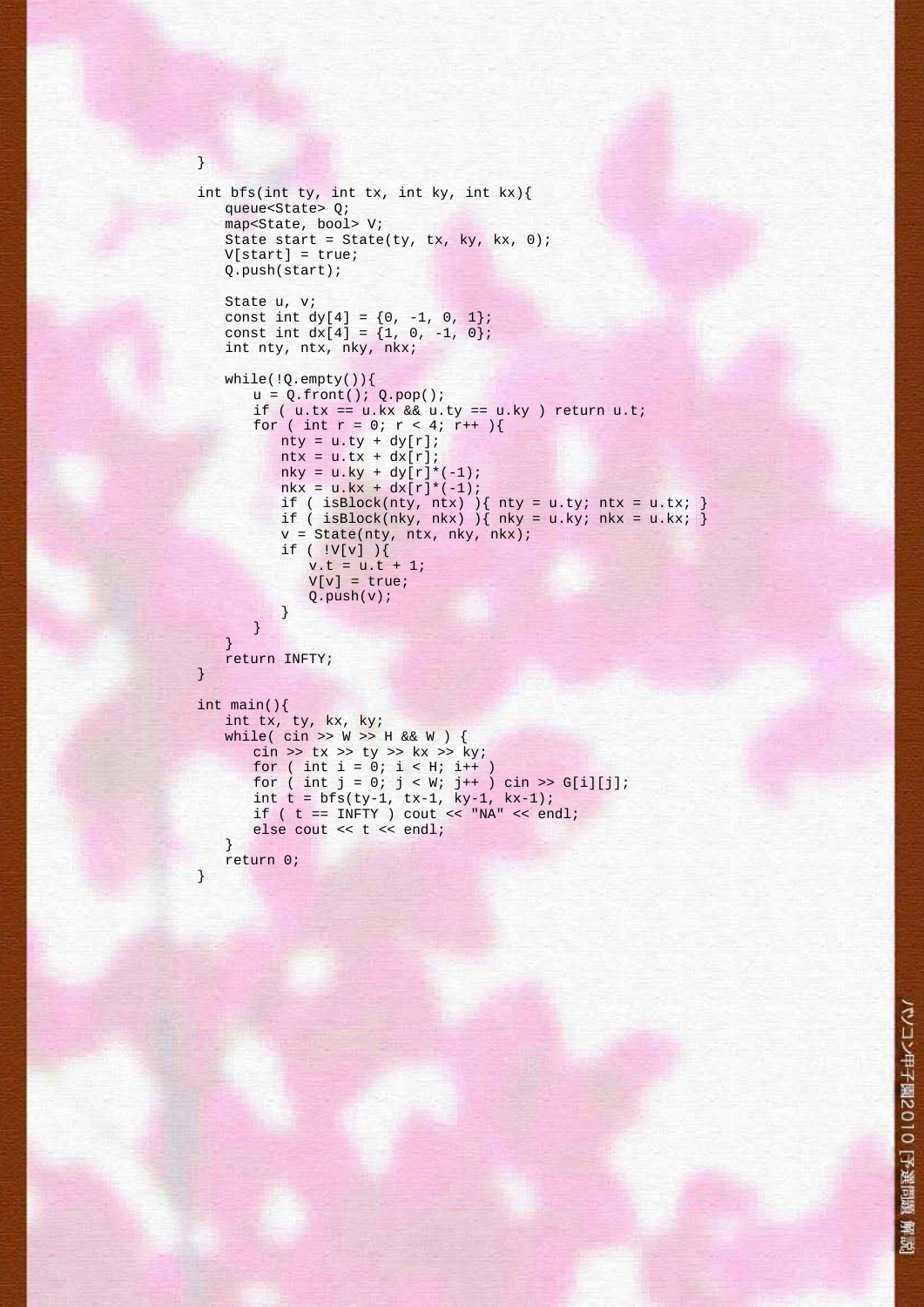# 問題 **09** 自転車でダイエット

### 問題のポイント

拡張グラフにおいて最短経路(距離)を求めるプログラムが作成できるかを問う問題です。 ただし、計算過程で負のコストが発生するため、アルゴリズムの選択には注意が必要です。

### 問題の解き方

この解答例では、すべてのケーキ屋さんに立ち寄ったかの情報を 5 ビット分の整数として 表し、その整数と現在地の組をノードとしてグラフを表します。この拡張グラフにおいて ベルマンフォードのアルゴリズムを適用します。

### 講評 おおとこ しょうしょう しょうしょう しょうしょう しょうしょう

提出数:19、 正答数:3

ダイクストラで解いているチームが多く存在しましたが、グラフが負のエッジを含む場合、 ダイクストラでは最適な解を得られない場合が存在します。最短経路を求めるアルゴリズ ムはさまざまな種類が存在しますが、ベルマンフォードとダイクストラなどは基本ですの で、まずはこれらを習得しておきましょう。

### 解答例**(C++)**

```
この解説ではスペース節約のため以下のマクロを用いています。
#define REP(i, a, b) for ( int i = a; i < b; i++ )
#define rep(i, n) REP(i, 0, n)
```

```
#include<iostream>
#include<string>
#include<algorithm>
using namespace std;
#define REP(i, a, b) for ( int i = a; i < b; i++ )
#define rep(i, n) REP(i, 0, n)
#define INFTY (1<<21)
int m, n, k, d, C[7], G[110][110], N, D[110][64];
int getID(string str){
   if (str == "H") return 0;
  if ( str == "D" ) return N - 1;
  string num = str.substr(1, str.size() - 1);if (str[0] == 'C') return atoi(num.c\_str());
   return atoi(num.c_str()) + m;
}
bool isC(int x) { return 1 \le x \&x \le \min }
int bellman(){
  rep(i, N) rep(j, (1<<math>m</math>)) D[i][j] = INFTY;D[0][0] = 0;
```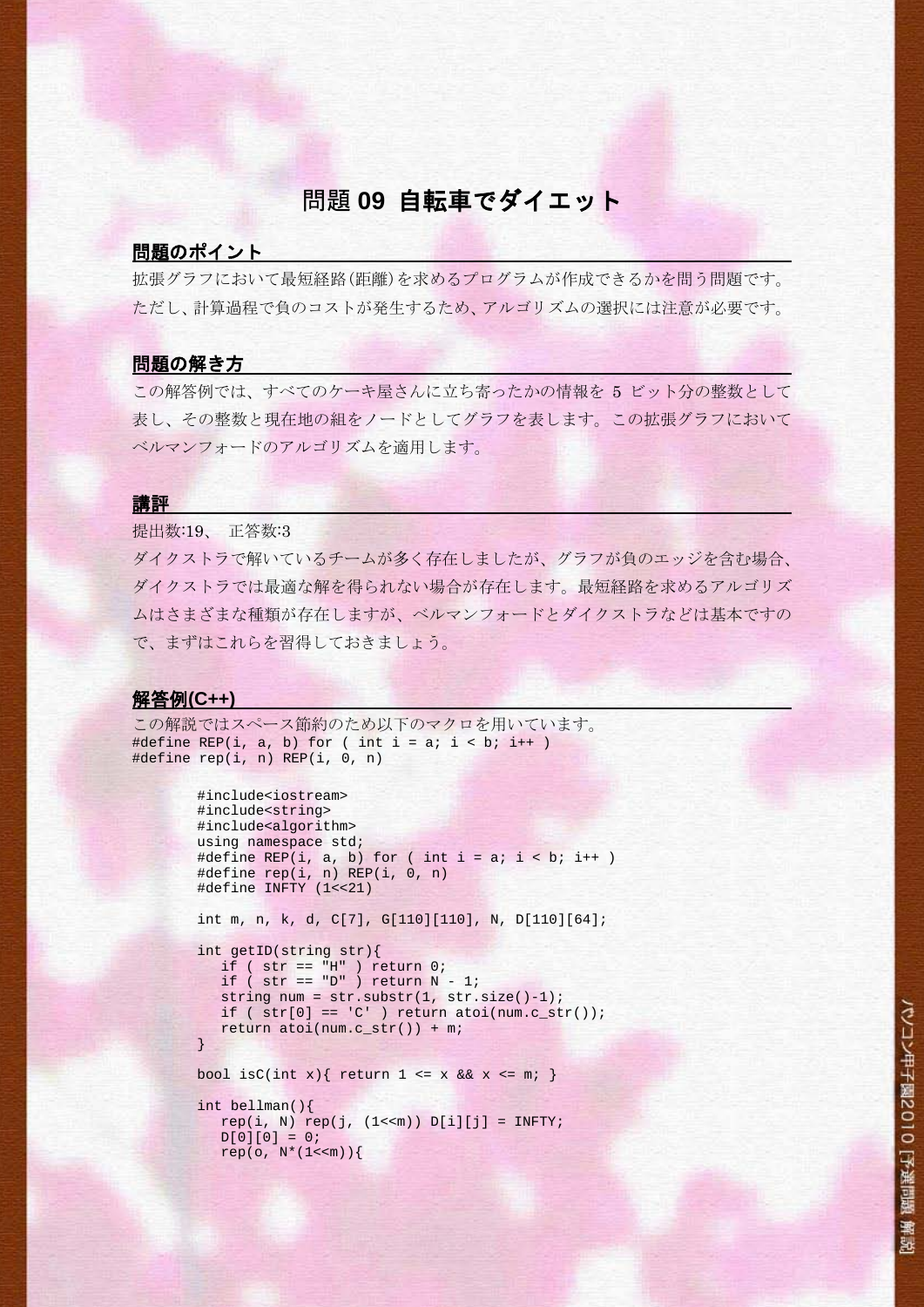```
bool change = false;
      rep(u, N) rep(v, N)if ( u == v || G[u][v] == INFTY ) continue;
          rep(b, (1<<m)){
              if (isC(v) && (b\&(1<<(v-1))) != 0 ) continue;
              if ( isc(v) ) {
                  if ( D[u][b] + G[u][v] - C[v] < D[v][b] (1<<(v-1))] ) {
                     D[v][b](1<<(v-1))] = D[u][b] + G[u][v] - C[v];change = true;
                  }
              } else {
                 if ( D[u][b] + G[u][v] < D[v][b] ) {
                     D[v][b] = D[u][b] + G[u][v];change = true;}
             }
          }
      }
      if ( !change ) break;
  }
  int miny = INFTY;
  rep(i, (1<<math>m</math>)) minv = min(minv, D[N-1][i]);return minv;
}
int main(){
  string source, target;
  int cost;
  while(cin >> m >> n >> k >> d && m ){
      N = 2 + n + m;
      REP(i, 1, m+1) cin >> C[i];
      rep(i, N) rep(j, N) G[i][j] = INFTY;rep(i, d)cin >> source >> target >> cost;
          int s = getID(source);
          int t = getID(target);G[t][s] = G[s][t] = min(G[s][t], cost * k);}
      cout << bellman() << endl;
   }
  return 0;
```

```
}
```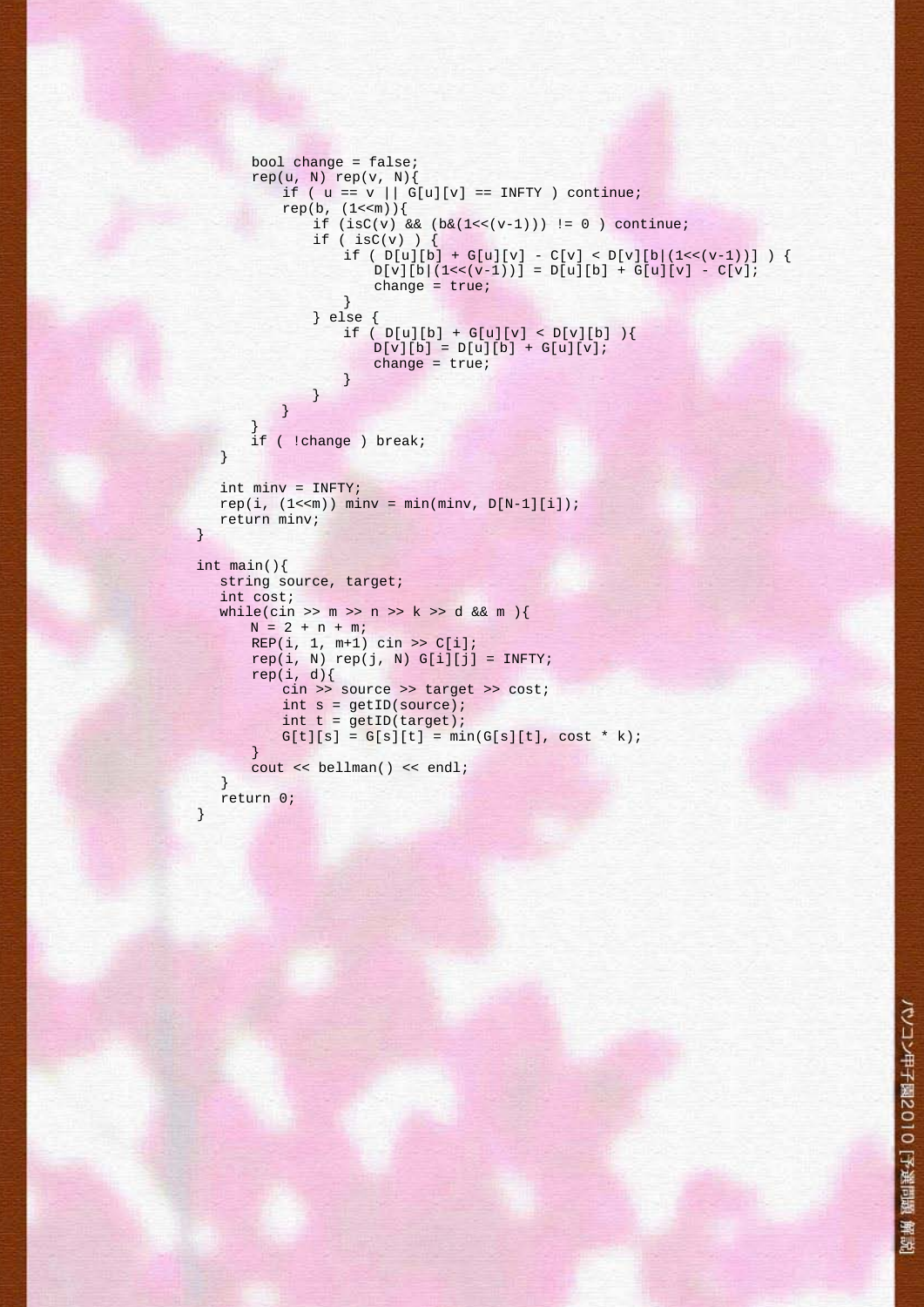

 $\mathbb{R}^n$  , so that  $\mathbb{R}^n$  is the state of  $\mathbb{R}^n$  and  $\mathbb{R}^n$  and  $\mathbb{R}^n$  and  $\mathbb{R}^n$  and  $\mathbb{R}^n$ 



 $:140:4$ 

解答例**(C++)**

#define rep(i, n) for ( int i = 0; i < n; i++)

```
#include<iostream>
#include<string>
using namespace std;
#define rep(i, n) for ( int i = 0; i < n; i++)
int n, in[26], out[26], G[26][26];
bool visited[26];
bool check(){
   rep(i, 26) if ( in[i] != out[i] ) return false;
    return true;
}
void dfs(int u){
 visited[u] = true;
   rep(v, 26) if ( !visited[v] && G[u][v] ) dfs(v);
}
```
講評